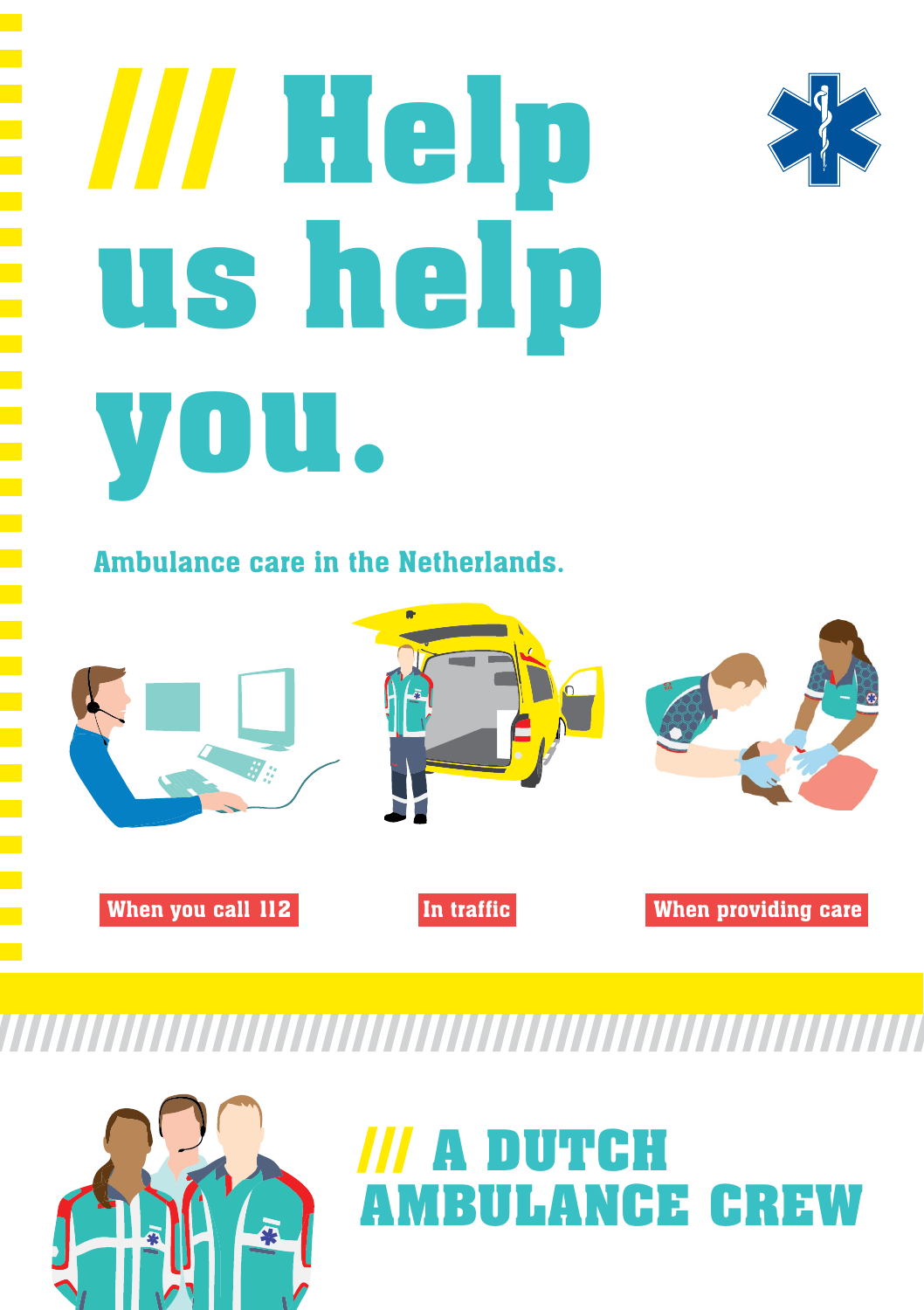### **/// A Dutch ambulance crew**

In an emergency, everyone wants to get help as quickly as possible. That is why the ambulance crew is always prepared. They are highly trained and armed with advanced equipment. The members of the ambulance crew are: the ambulance dispatch centre operator, the ambulance nurse, and the ambulance driver. They work together closely as a team. This brochure explains the kind of help they provide. The crew also explains how you can help them.

#### All about ambulance care

What happens when you call 112 in the Netherlands? Is an ambulance always dispatched? How should you respond in traffic when an ambulance approaches with flashing lights and sirens on? And if an ambulance nurse and ambulance driver are providing care – and you are close by – what is advisable for you to do (or not to do)? This brochure answers these questions.



# **/// When you call 112**



What is the purpose of the 112 emergency call number? You call this number when you believe that the police, fire brigade, or ambulance care is urgently needed. An ambulance may be needed because you believe someone's life is in danger. This may be due to a serious accident or other life-threatening situation. You can also call 112 if you are not certain but feel that immediate care may be needed.

#### Not an emergency? Call your general practitioner

Are you experiencing health problems that do not require immediate attention? In this case, your general practitioner is your first point of contact. Your GP determines, often in consultation with you, whether or not ambulance care is needed. If emergency care is necessary, your GP will call an ambulance for you. General practitioners can usually be contacted weekdays from 8:00 am to 5:00 pm. Are you experiencing medical problems outside these hours that cannot wait until the next workday? Call the general practice service ('huisartsenpost'). You can also always call the general practice service for advice if you are feeling anxious or are not certain whether it is a good idea to wait.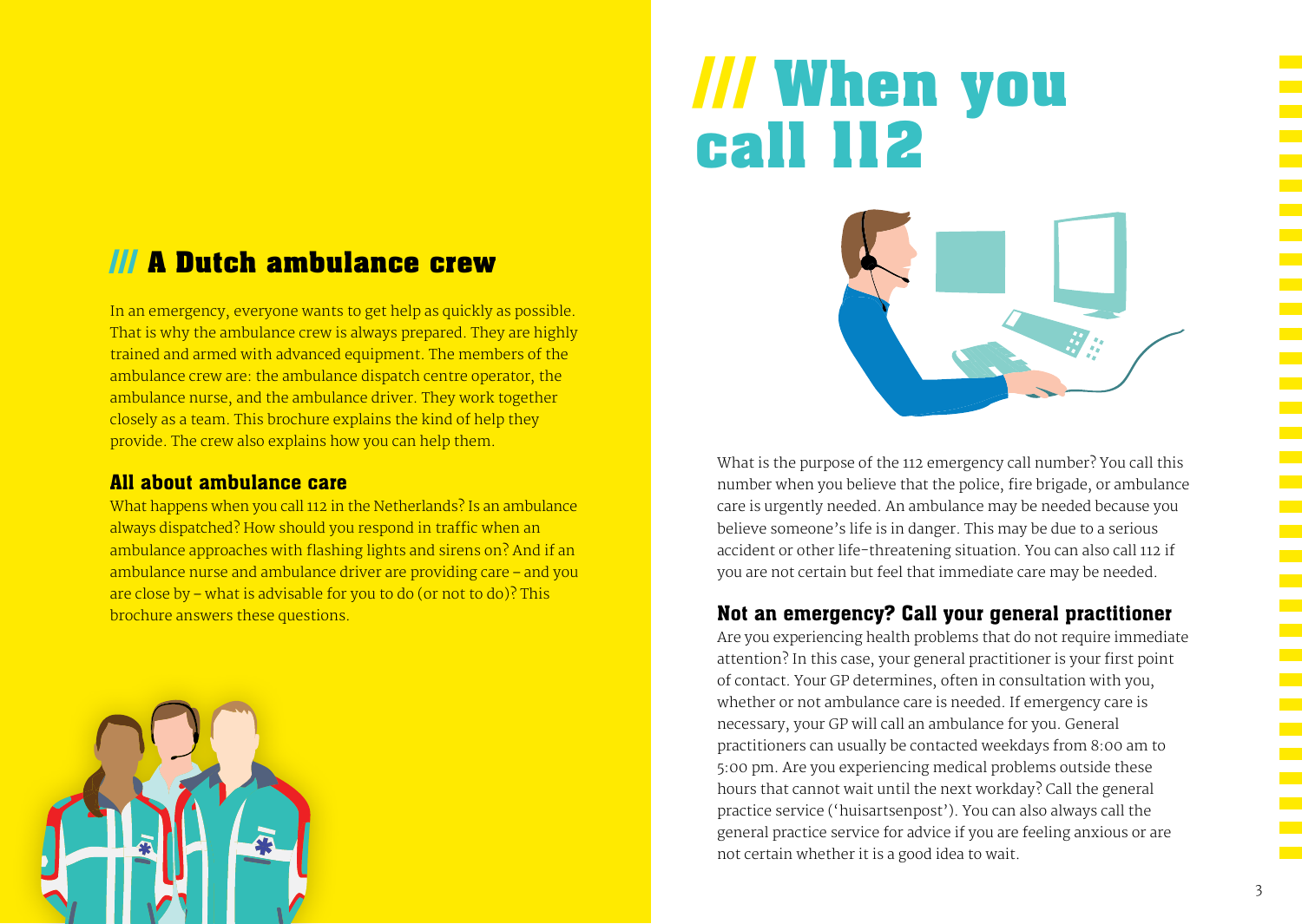#### The first point of contact

If you call 112 from a mobile phone in the Netherlands, you will be forwarded directly to the national common dispatch centre. If you call from a landline, you will be forwarded directly to the regional common dispatch centre. In both cases, the operator will ask you where help is needed and what kind of help: police, fire brigade or ambulance.

#### Where are you? What precisely is happening?

You explain that you are calling about a medical emergency or say, for example: "I think an ambulance is needed." You will then be put through immediately to the nurse dispatch centre operator in your region. The dispatch operator has a nursing background. Emergency medical care will then be initiated right away.

**///** *"I always start by asking again 'where are you calling from? And what is the exact address?' So that I know for certain where you are. My second question is: 'What precisely is happening?'"*

*"I may ask: Is the patient breathing? Can he or she talk to you? Can the patient speak on the phone? Does the patient have any injuries?"*

*"Try to explain what is happening in as much detail as possible. This will let me help you faster."*

*"It may sound crazy, but I do get callers who dial 112 and cannot tell me where they are exactly. Make sure you can provide an address or clearly describe where you are."*



#### Is an ambulance needed?

If medical care is urgently needed, the ambulance that is available will come directly and quickly to you. This decision is made by the ambulance dispatch centre operator, who has the necessary expertise to immediately determine whether an ambulance is needed – and how quickly.

#### Ambulances spread across the region

There are 900 ambulances spread across around 200 ambulance posts across the country. Those who urgently need an ambulance should be able to expect that there is one available nearby. The ambulance dispatch centre operator keeps a close eye on whether the ambulances are well spread across the region.

#### For true emergencies only

The ambulance dispatch centre operator may also decide that ambulance care is not required. This decision is not made without careful consideration. If an ambulance is not dispatched, the caller will receive advice on who to contact, such as the general practitioner, or, in some cases, the hospital directly (the emergency department). This way, the ambulance is still available for true emergencies.

#### Advice and care instructions

The ambulance dispatch centre operator will provide the ambulance nurse and ambulance driver with all available information about the patient they have been dispatched to. As the person calling 112, you will receive the first care instructions and advice over the phone from the ambulance dispatch centre operator.

<u>in a</u> <u>an</u>

<u>ra</u>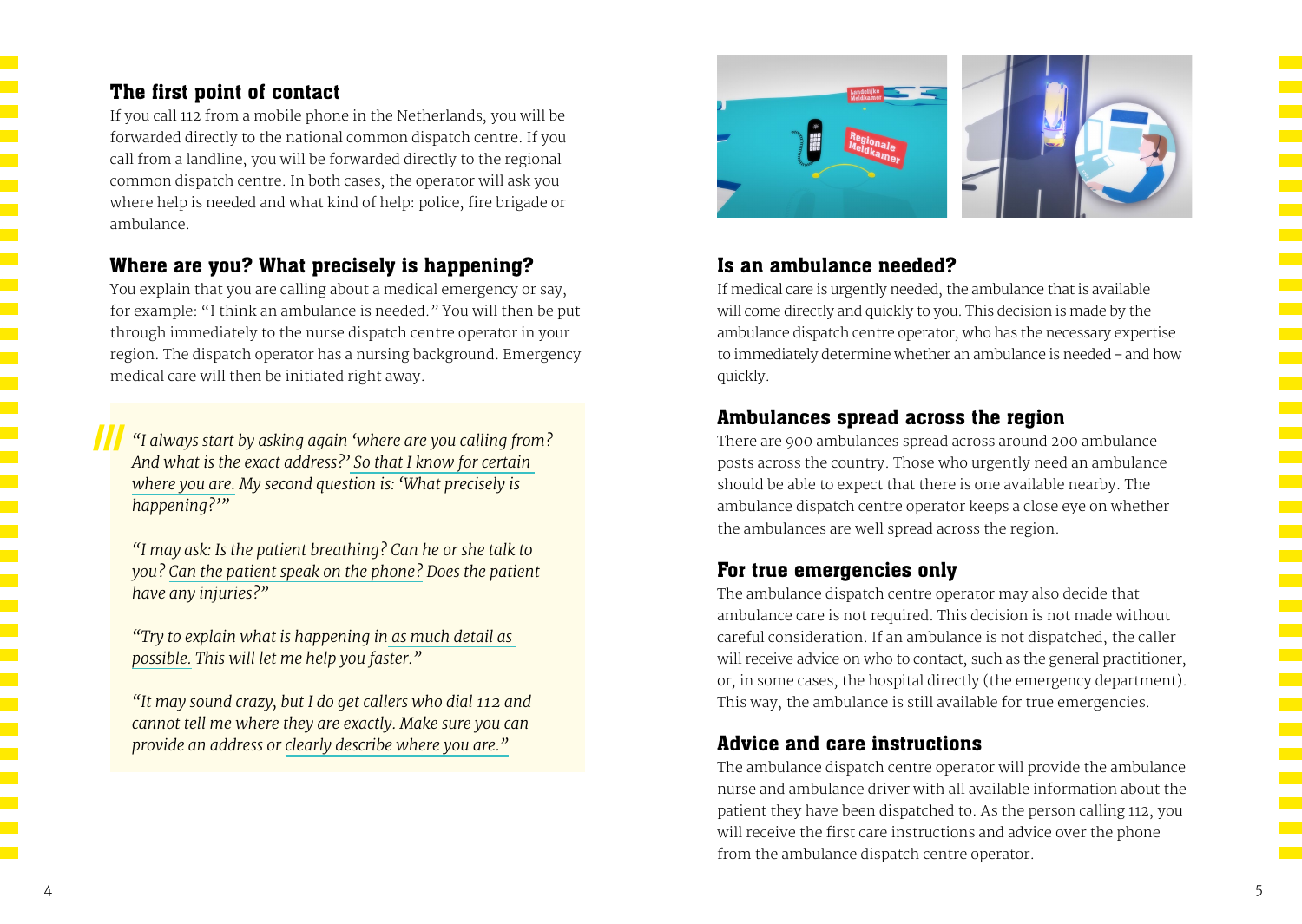**///** *"The types of instructions I give depend on the situation. I sometimes have to explain how to start CPR."*

*"Don't move the patient because this might worsen the injury."*

*"Listen carefully to my instructions and make sure to follow them. This could very well be a matter of life and death."*

#### The solo ambulance

The ambulance nurse sometimes arrives alone by means of a solo ambulance (also called a rapid responder). He or she may come by car, motorcycle or bicycle. The solo ambulance is fully equipped (but does not have a stretcher) and can sometimes arrive on the scene more quickly.

There are various types of ambulances, such as an ambulance bicycle, ambulance boat and ambulance snow scooter.

#### Trauma helicopters

There are four trauma helicopters in the Netherlands. They are not part of ambulance care, but are available at some hospitals: the 'trauma centres'. They offer medical care during a major accident or to the seriously injured (together with a Mobile Medical Team).

More tips and advice from ambulance dispatch centre operators can be found at **/// WWW.DE MENSEN VAN DE AMBULANCE.NL**

# **/// In traffic**



#### The ambulance is dispatched

- **A1** dispatch: matter of life and death maximum speed sirens and lights switched on
- **A2** dispatch: not a matter of life and death urgent sirens and lights usually switched off
- **B** dispatch: scheduled ambulance care

#### Sirens and flashing lights

All traffic participants in the Netherlands are required by law to give priority to ambulances with sirens and flashing lights switched on. The ambulance is an emergency vehicle in this situation. The driver makes every effort to get to the patient quickly and safely. He has undergone special driver's training focusing on emergency transport. If it is a matter of life and death, the flashing lights and sirens are switched on. This is called an A1 dispatch. The ambulance almost always arrives within 15 minutes. This may take slightly longer, however, due to congestion on the roads, speed bumps or slippery conditions. If an ambulance is dispatched but it is not a matter of life and death, it almost always arrives within a half hour. This is called an A2 dispatch.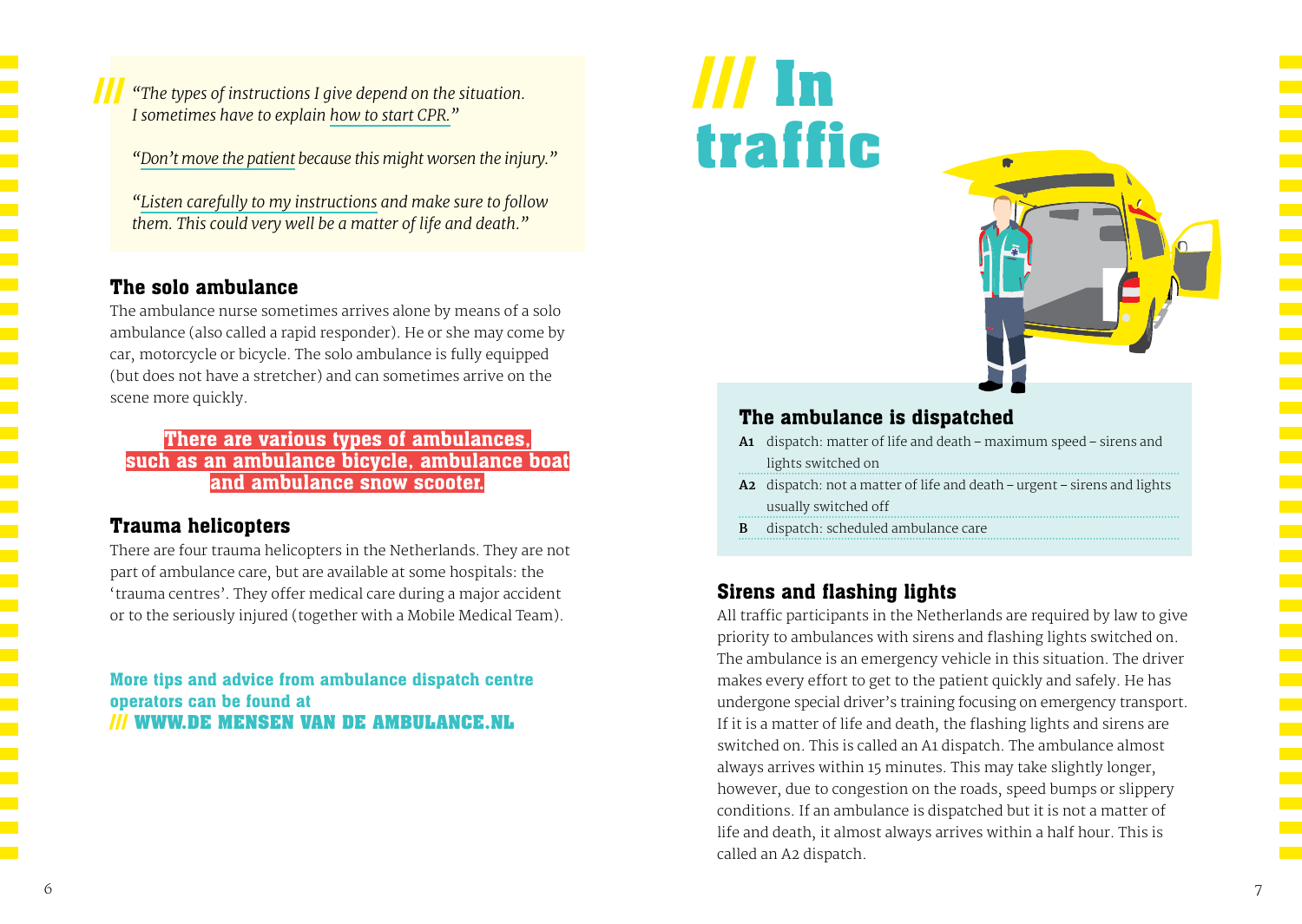

**/// ///** *"Lots of people want to pull over to the side when they see us coming with flashing lights and sirens on, but are not sure what to do. This depends on the situation. Pull over as so as the opportunity arises, but do not make any dangerous manoeuvers."*

*"Do not drive through a red light and obey the traffic rules. I understand that people cannot just drive up onto the pavement."*

*"If you are driving in a roundabout, simply drive an extra round until the ambulance has passed."*

*"At any rate, do not slam on the brakes. Maintain your speed. If you are pulling over or making room, use your blinker. This lets me know what you are going to do."*

What should you do when in traffic in the Netherlands and you see an ambulance approaching with siren and flashing lights on? For tips and advice from ambulance drivers, visit **/// WWW.DE MENSEN VAN DE AMBULANCE.NL**

#### Scheduled ambulance care

Ambulances in the Netherlands are not only dispatched for emergencies. Ambulances also often transport patients who require care en route to the hospital. This might be very ill patients being transported to the hospital for radiation treatment or an examination. Ambulances also transport people who have been discharged from the hospital following an operation, but still need care en route to their home. Transport to a rehabilitation centre or care institution are other possibilities. All of these types of trips are planned in advance. Emergency dispatches, however, always take precedence over scheduled dispatches.

*"Sometimes a patient has to wait for planned ambulance transport due to a sudden emergency. If the patient arrives at the hospital late for his appointment, he will still receive the necessary care."*

*"Don't take more than one bag with you during scheduled ambulance transport. We can secure the bag properly. There should not be any loose objects in the ambulance because they can fly around if we have to brake suddenly."*

#### Of every ten dispatches, five take place during the daytime, three in the evening and two at night.

#### Number of Dutch ambulance dispatches

| 900                         | ambulances                               |
|-----------------------------|------------------------------------------|
| 1.299.620                   | dispatches                               |
| 598.127                     | urgent, life and death situation (A1)    |
| 385.393                     | urgent, no life and death situation (A2) |
| 316.100                     | planned ambulance care (B)               |
| (Source: Sectorkompas 2020) |                                          |

. . . . .

. . . . .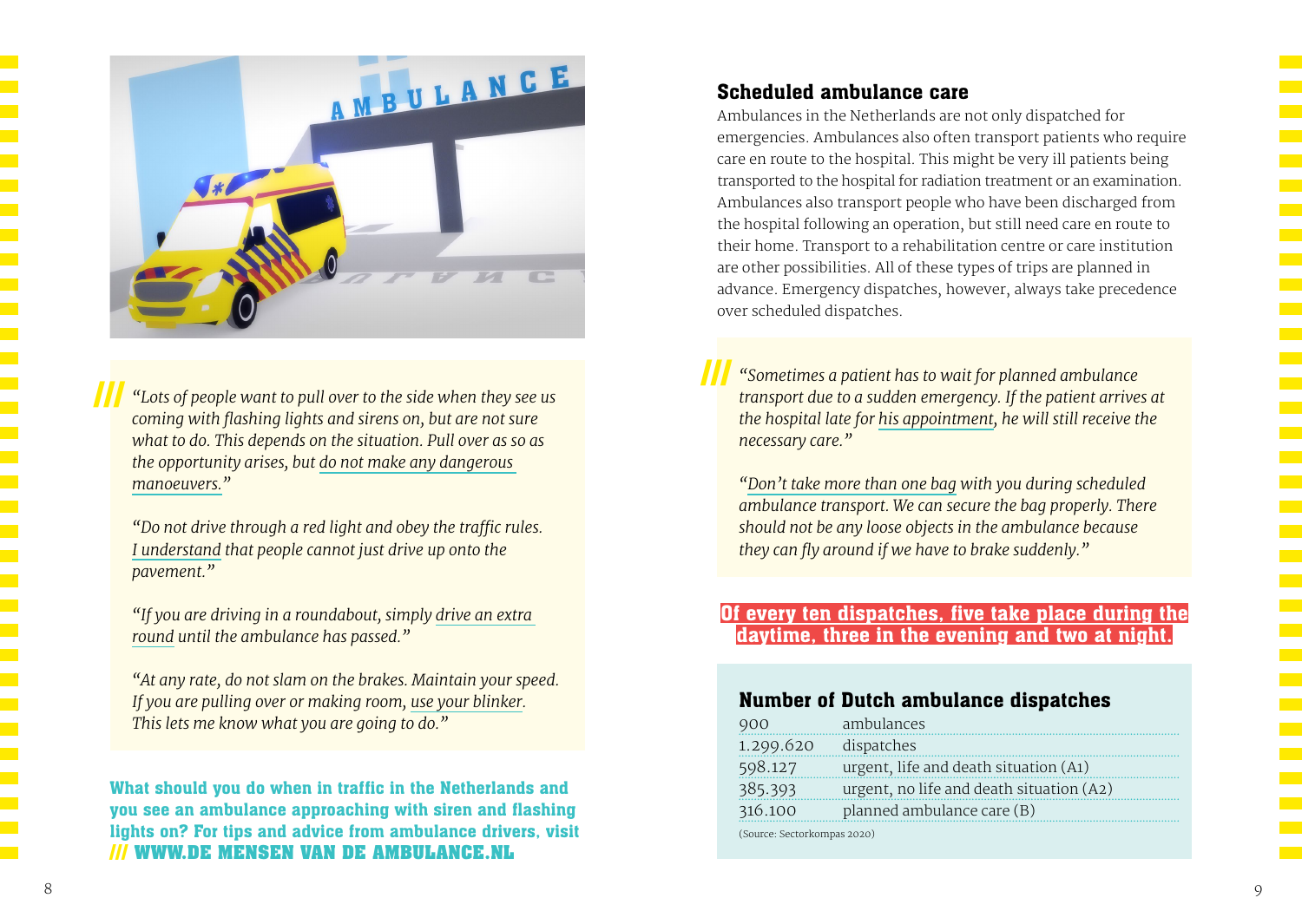**/// When providing care**



#### Basic, medium and high-complexity ambulance care

Regional Ambulance Services can provide basic, medium and highcomplexity ambulance care. A patient is provided with basic or mediumcomplexity ambulance care in predictable, non-life-threatening situations. Examples include transport of patients with stable vital functions from one hospital to another. Medium-complexity ambulance care may involve a more complex demand for care, which is appropriate to the level that the nurse can provide. Basic and medium-complexity care is provided by an ambulance team consisting of a driver and a carer or nurse. Basic or mediumcomplexity care is never emergency ambulance care. Emergency ambulance care is highly complex care and is used when a patient is in immediate danger of death or needs care very quickly because there may be serious damage to their health. Emergency ambulance care is provided by an ambulance nurse or ambulance care medical officer in close cooperation with the ambulance driver.

*"Have someone wait for the ambulance outside or open the front door. Some people switch on the hazard warning lights on their car. These kinds of things make it easier for us to see where we need to be."*

**///** *"Sometimes the hallway is full of clutter or a bicycle is parked there. This makes it more difficult for us if we need to use a stretcher. Make sure we can get through the hallway."*

*"When people know that we're on our way, they often put the patient upstairs in bed. It's easier for us if someone is lying on the sofa downstairs because we can get to them more quickly."*

#### The ambulance arrives

When waiting for an ambulance, time seems to stand still. Once the ambulance nurse and ambulance driver arrive, they will try to find out as much as possible about the situation. They will observe what has happened. This takes time.

#### A mobile hospital

Ambulances in the Netherlands are equipped with lots of sophisticated equipment – for maintaining an open airway, giving oxygen, measuring blood pressure, taking an ECG reading and a defibrillator for giving CPR. The ambulance also has medicine, IV administration setup, bandages and splints. In addition to the mobile stretcher, there is also a scoop stretcher for carefully lifting someone from the ground.



**///**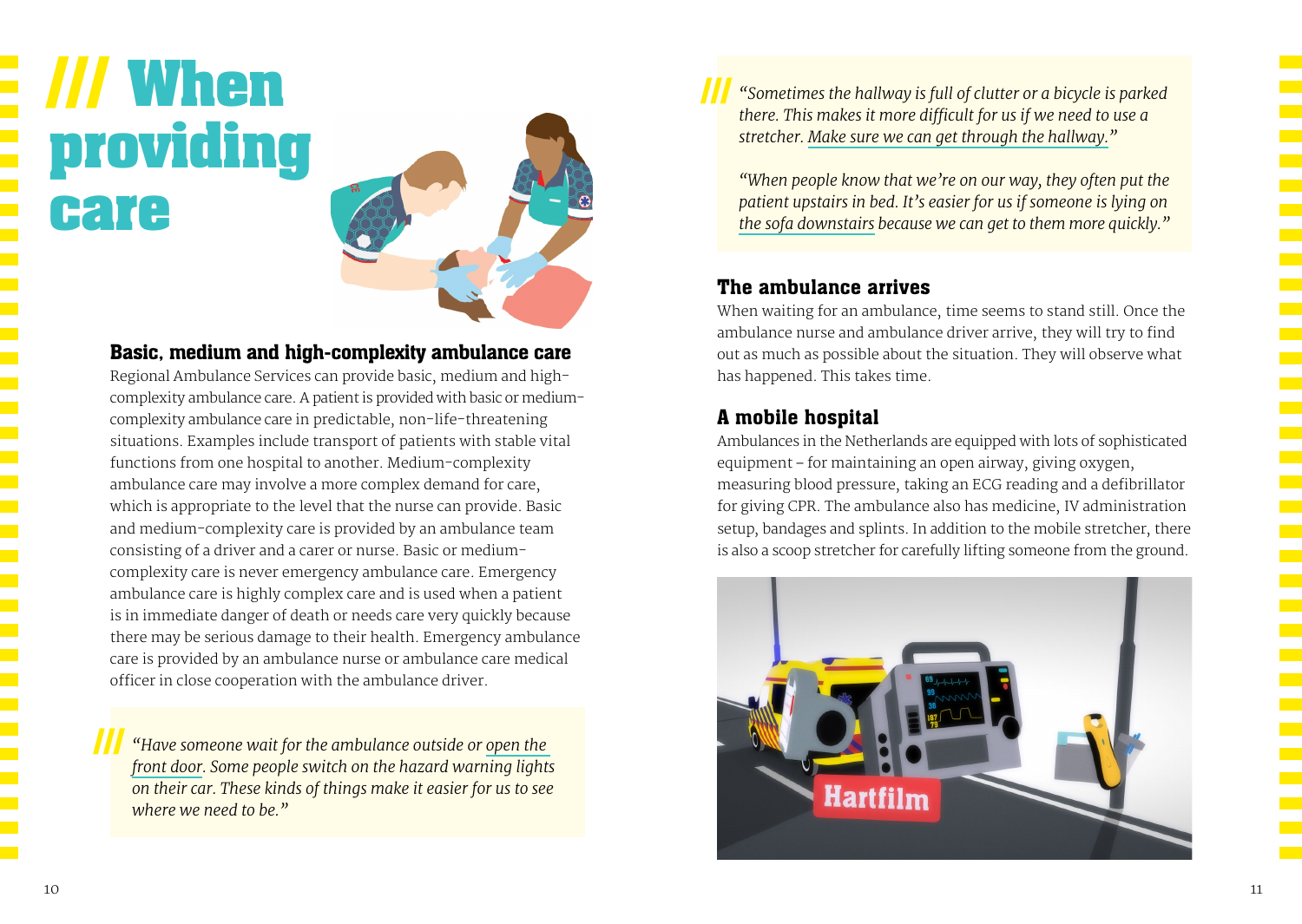**///** *"People sometimes start panicking and talk to us all at once. It is better if one bystander or family member does the talking. It's even better if this is done by the patient herself."*

*"Have a current list of medication used by the patient."*

*"Dogs can act odd or even get in the way of care provision. It is better to keep the dog away from the ambulance personnel."*

*"People often ask why we don't drive the patient to the hospital immediately. But we actually do a lot on the spot: we provide the care the patient needs right away."*

*"We have all necessary equipment with us. An ambulance is actually a mobile hospital."*

*"The first few minutes are extremely important. We make sure the patient can be transported to the hospital in a stable condition."*



#### Safety for the patient

A Dutch ambulance nurse and ambulance driver work according to established methods. The ultimate goal is achieve the best care for the patient and his or her safety. If a patient has a neck, back or brain injury, it is important that he or she be transported in a stable condition. The ambulance nurse and ambulance driver make sure of this as a team.

**///** *"If something happens on the street, people are often curious. Which is understandable. But curiosity should not get in the way of patient care. So keep a good distance."*

*"It is a tremendous help to us if you give us the space to do our work, namely provide emergency care on the spot."* 

*"Thank you for your understanding. Anyone who has ever been in an ambulance knows why we do what we do."*

*"An ambulance sometimes blocks the road when we're working. Obviously, we know it is frustrating to have to wait. But there is a very good reason for that wait."*

#### Care in transit

Treatment sometimes continues in the back of the ambulance en route to the hospital. The ambulance nurse sits next to the patient and provides the necessary care.

**///** *"If we have a patient with a brain injury in the back, it can be fatal for him if we slam on the brakes. In that case, we also have to avoid speed bumps. We then drive with flashing lights and siren on, but more slowly and as carefully as possible."*

e.<br>D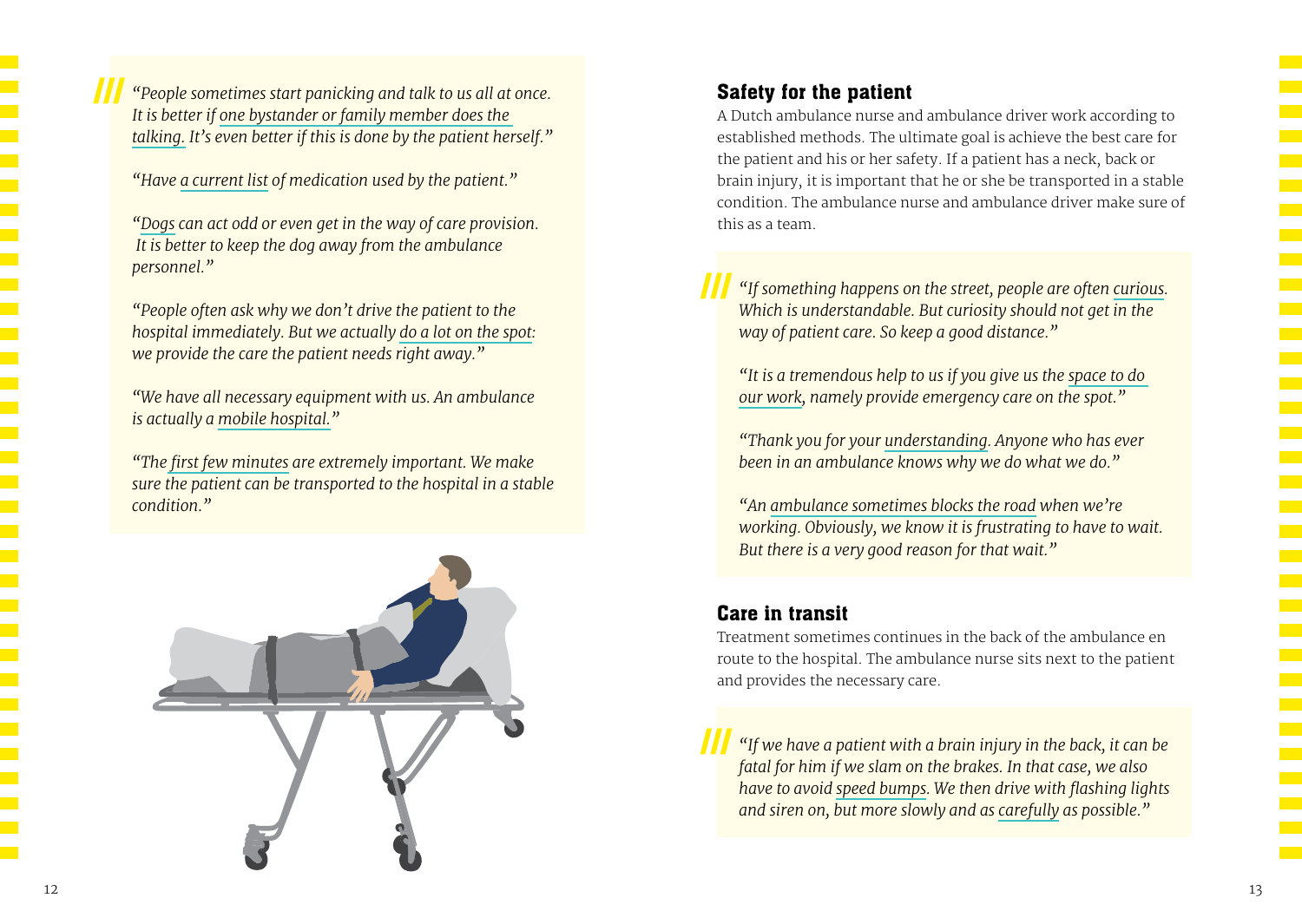*"We sometimes drive slowly on the left side of the motorway if the right side if the road is bumpy. We then try to transport a patient in considerable pain as comfortably as possible."* 

#### Where does the ambulance take the patient?

The ambulance takes the patient to the hospital that is best suited to offer care for his or her disease or injury. This is not always the closest hospital.

**///** *"When we transfer a patient to the hospital, we provide all information on what has happened and the care we have provided."*

*"As a patient, try to pay close attention to what is going on – if possible at all. Don't hesitate to ask questions if something is unclear."*

More advice and tips based on the real-life experiences of ambulance nurses can be found at **/// WWW.DE MENSEN VAN DE AMBULANCE.NL**

#### Collaboration

In Dutch health care, the ambulance crew works together closely with midwives, general practitioners, hospitals and other care professionals. We also work together with mental health care professionals, such as when transporting a psychiatric patient for a compulsory admission.

The ambulance crew also works together with emergency responders like the police and fire brigade.

#### At home in the region

A Dutch ambulance organisation is independent and not affiliated with a hospital or other care organisation. See **www.demensenvandeambulance.nl** for information on the ambulance organisation in your region.

#### About this publication

The 'De mensen van de ambulance' information campaign is an initiative of Ambulancezorg Nederland, in collaboration with V&VN Ambulancezorg and the Regional Ambulance Services. This campaign has been partly financed by the Ministry of Health, Welfare and Sports. The campaign started in 2014 and ended in 2017.

#### **Concept and text**  Hoofdruimte **Editors**

Gerard Pijnenburg, ambulance dispatch centre dispatcher for Central Gelderland Floris Vos, ambulance nurse RAVU Roger Weimar, ambulance driver for RAV IJsselland **Final editing** Nadiene Toby, Ambulancezorg Nederland, Zwolle, the Netherlands n.toby@ambulancezorg.nl **English translation** Balance BV **Design** hollandse meesters **Illustrations** Anne van den Berg

March 2022 version